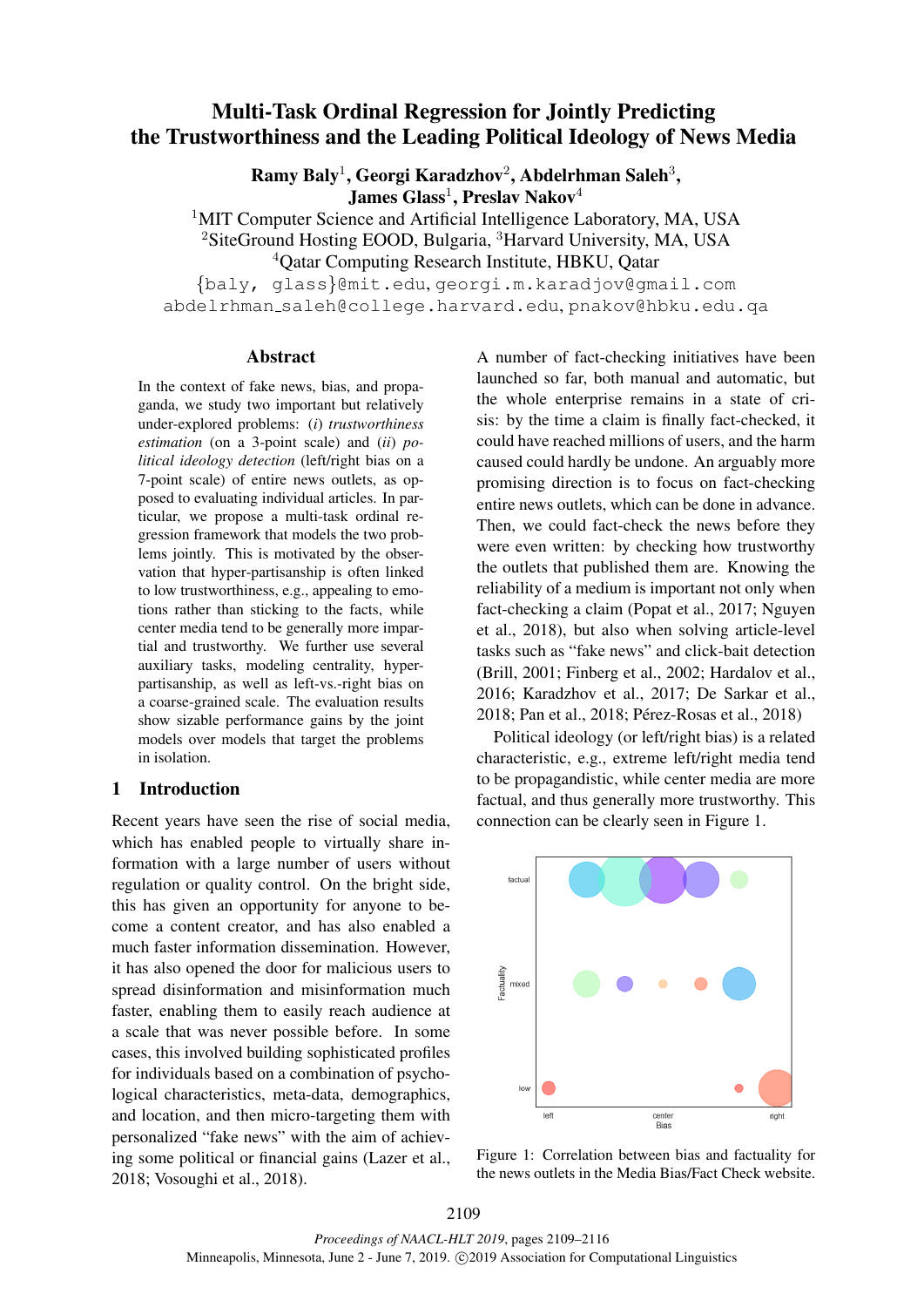Despite the connection between factuality and bias, previous research has addressed them as independent tasks, even when the underlying dataset had annotations for both (Baly et al., 2018). In contrast, here we solve them jointly. Our contributions can be summarized as follows:

- We study an under-explored but arguably important problem: predicting the factuality of reporting of news media. Moreover, unlike previous work, we do this jointly with the task of predicting political bias.
- As factuality and bias are naturally defined on an ordinal scale (factuality: from *low* to *high*, and bias: from *extreme-left* to *extreme-right*), we address them as ordinal regression. Using multi-task ordinal regression is novel for these tasks, and it is also an under-explored direction in machine learning in general.
- We design a variety of auxiliary subtasks from the bias labels: modeling centrality, hyper-partisanship, as well as left-vs.-right bias on a coarse-grained scale.

# 2 Related Work

Factuality of Reporting Previous work has modeled the factuality of reporting at the medium level by checking the general stance of the target medium with respect to known manually factchecked claims, without access to gold labels about the overall medium-level factuality of reporting (Mukherjee and Weikum, 2015; Popat et al., 2016, 2017, 2018).

The trustworthiness of Web sources has also been studied from a Data Analytics perspective, e.g., Dong et al. (2015) proposed that a trustworthy source is one that contains very few false claims. In social media, there has been research targeting the user, e.g., finding malicious users (Mihaylov and Nakov, 2016; Mihaylova et al., 2018; Mihaylov et al., 2018), *sockpuppets* (Maity et al., 2017), *Internet water army* (Chen et al., 2013), and *seminar users* (Darwish et al., 2017).

Unlike the above work, here we study source reliability as a task in its own right, using manual gold annotations specific for the task and assigned by independent fact-checking journalists. Moreover, we address the problem as one of ordinal regression on a three-point scale, and we solve it jointly with political ideology prediction in a multi-task learning setup, using several auxiliary tasks.

Predicting Political Ideology In previous work, political ideology, also known as media bias, was used as a feature for "fake news" detection (Horne et al., 2018a). It has also been the target of classification, e.g., Horne et al. (2018b) predicted whether an article is biased (*political* or *bias*) vs. unbiased. Similarly, Potthast et al. (2018) classified the bias in a target article as (*i*) left vs. right vs. mainstream, or as (*ii*) hyper-partisan vs. mainstream. Left-vs-right bias classification at the article level was also explored by Kulkarni et al. (2018), who modeled both the textual and the URL contents of the target article. There has been also work targeting bias at the phrase or the sentence level (Iyyer et al., 2014), focusing on political speeches (Sim et al., 2013) or legislative documents (Gerrish and Blei, 2011), or targeting users in Twitter (Preoțiuc-Pietro et al., 2017). Another line of related work focuses on propaganda, which can be seen as a form of extreme bias (Rashkin et al., 2017; Barrón-Cedeño et al., 2019a,b). See also a recent position paper (Pitoura et al., 2018) and an overview paper on bias on the Web (Baeza-Yates, 2018). Unlike the above work, here we focus on predicting the political ideology of news media outlets.

In our previous work (Baly et al., 2018), we did target the political bias of entire news outlets, as opposed to working at the article level (we also modeled factuality of reporting, but as a separate task without trying multi-task learning). In addition to the text of the articles published by the target news medium, we used features extracted from its corresponding Wikipedia page and Twitter profile, as well as analysis of its URL structure and traffic information about it from Alexa rank. In the present work, we use a similar set of features, but we treat the problem as one of ordinal regression. Moreover, we model the political ideology and the factuality of reporting jointly in a multitask learning setup, using several auxiliary tasks.

Multitask Ordinal Regression *Ordinal regression* is well-studied and is commonly used for text classification on an ordinal scale, e.g., for sentiment analysis on a 5-point scale (He et al., 2016; Rosenthal et al., 2017a). However, *multi-task ordinal regression* remains an understudied problem.

Yu et al. (2006) proposed a Bayesian framework for collaborative ordinal regression, and demonstrated that modeling multiple ordinal regression tasks outperforms single-task models.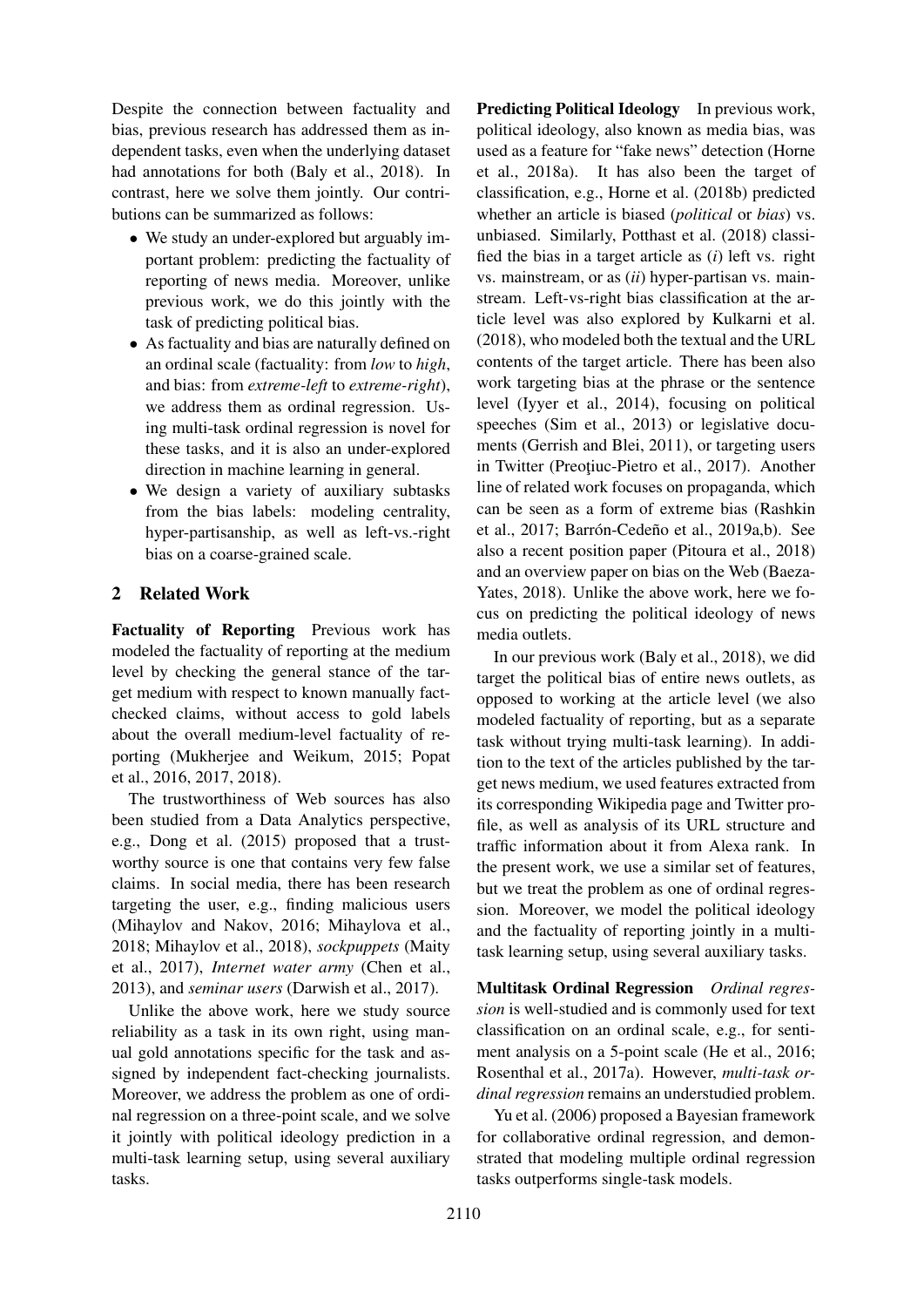Walecki et al. (2016) were interested in jointly predicting facial action units and their intensity level. They argued that, due to the high number of classes, modeling these tasks independently would be inefficient. Thus, they proposed the *copula ordinal regression* model for multi-task learning and demonstrated that it can outperform various single-task setups. We use this model in our experiments below.

Balikas et al. (2017) used multi-task ordinal regression for the task of fine-grained sentiment analysis. In particular, they introduced an auxiliary coarse-grained task on a 3-point scale, and demonstrated that it can improve the results for sentiment analysis on the original 5-point scale. Inspired by this, below we experiment with different granularity for political bias; however, we explore a larger space of possible auxiliary tasks.

## 3 Method

Copula Ordinal Regression We use the *Copula Ordinal Regression* (COR) model, which was originally proposed by Walecki et al. (2016) to estimate the intensities of facial action units (AUs). The model uses copula functions and conditional random fields (CRFs) to approximates the learning of the joint probability distribution function (PDF) of the facial AUs (random variables), using the bivariate joint distributions capturing dependencies between AU pairs. It was motivated by the fact that (*i*) many facial AUs co-exist with different levels of intensity, (*ii*) some AUs co-occur more often than others, and (*iii*) some AUs depend on the intensity of other units.

We can draw an analogy between modeling facial AUs and modeling news media, where each medium expresses a particular bias (political ideology) and can also be associated with a particular level of factuality. Therefore, bias and factuality can be analogous to the facial AUs in (Walecki et al., 2016), and represent two aspects of news reporting, each being modeled on a multi-point ordinal scale. In particular, we model bias on a 7-point scale (*extreme-left*, *left*, *center-left*, *center*, *centerright*, *right*, and *extreme-right*), and factuality on a 3-point scale (*low*, *mixed*, and *high*).

In our case, we train the COR model to predict the joint PDF between political bias and factuality of reporting. This could potentially work well given the inherent inter-dependency between the two tasks as we have seen on Figure 1.

Auxiliary Tasks We use a variety of auxiliary tasks, derived from the bias labels. This includes converting the 7-point scale to (*i*) 5-point and 3 point scales, similarly to (Balikas et al., 2017), and to (*ii*) a 2-point scale in two ways to model extreme partisanship, and centrality. Here is the list of the auxiliary tasks we use with precise definition of the label mappings:

- Bias5-way: Predict bias on a 5-pt scale; 1:*extreme-left*, 2:*left*, 3:{*center-left, center, center-right*}, 4:*right*, and 5:*extreme-right*.
- Bias3-way: Predict bias on a 3-pt scale; 1:{*extreme-left, left*}, 2:{*center-left, center, center-right*}, and 3:{*right, extreme-right*}.
- Bias-extreme: Predict extreme vs. nonextreme partisanship on a 2-pt scale; 1:{*extreme-left, extreme-right*}, 2:{*left, center-left, center, center-right, right*}.
- Bias-center: Predict center vs. non-center political ideology on a 2-pt scale, ignoring polarity: 1:{*extreme-left, left, right, extremeright*}, 2:{*center-left, center, center-right*}.

Features We used the features from (Baly et al.,  $2018$ <sup>1</sup>. We gathered a sample of articles from the target medium, and we calculated features such as POS tags, linguistic cues, sentiment scores, complexity, morality, as well as embeddings. We also used the Wikipedia page of the medium (if any) to generate document embedding. Then, we collected metadata from the medium's Twitter account (if any), e.g., whether is is verified, number of followers, whether the URL in the Twitter page matches the one of the medium. Finally, we added Web-based features that (*i*) model the orthographic structure of the medium's URL address, and (*ii*) analyze the Web-traffic information about the medium's website, as found in Alexa rank. $<sup>2</sup>$ </sup>

## 4 Experiments and Evaluation

Data We used the MBFC dataset (Baly et al., 2018) that has 1,066 news media manually annotated for factuality (3-pt scale: *high*, *mixed*, *low*) and political bias (7-pt scale: from *extreme-left* to *extreme-right*). This dataset was annotated by volunteers using a detailed methodology<sup>3</sup> that is designed to guarantee annotation objectivity.

<sup>1</sup>https://github.com/ramybaly/ News-Media-Reliability

<sup>2</sup>https://www.alexa.com/siteinfo

<sup>3</sup> For details, see https://mediabiasfactcheck. com/methodology/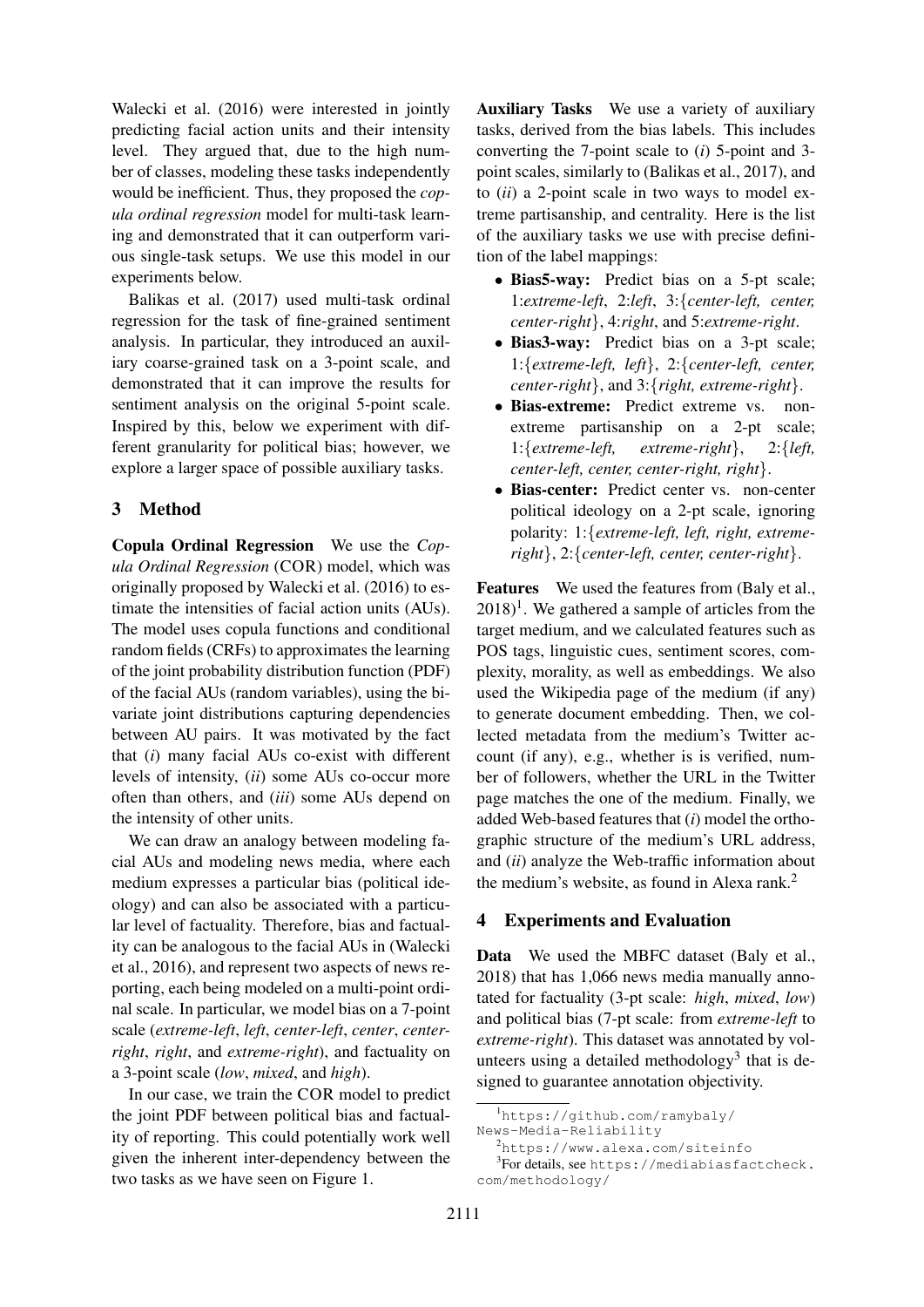| <b>Name</b>             | URL                | <b>Bias</b>   | Factuality | <b>Twitter Handle</b> | Wikipedia page     |
|-------------------------|--------------------|---------------|------------|-----------------------|--------------------|
| London Web News         | londonwebnews.com  | Extreme Left  | Low        | @londonwebnews        | N/A                |
| Daily Mirror            | www.mirror.co.uk   | Left          | Mixed      | @DailyMirror          | ~/Daily Mirror     |
| <b>NBC</b> News         | www.nbcnews.com    | Center-Left   | High       | @nbcnews              | ~/NBC News         |
| <b>Associated Press</b> | apnews.com         | Center        | Very High  | @apnews               | ~/Associated Press |
| <b>Gulf News</b>        | qulfnews.com       | Center-Right  | High       | $@$ gulf_news         | ~/Gulf News        |
| Russia Insider          | russia-insider.com | Right         | Mixed      | $@$ russiainsider     | ~/Russia Insider   |
| <b>Breithart</b>        | www.breitbart.com  | Extreme Right | Low        | @BreitbartNews        | ~/Breitbart News   |

Table 1: Examples of media and their labels for bias and factuality of reporting derived from MBFC.

Furthermore, readers can provide their own feedback on existing annotations, and in case of a large discrepancy, annotation is adjusted after a thorough review. Therefore, we believe the annotation quality is good enough to experiment with. We noticed that 117 media had *low* factuality because they publish *satire* and *pseudo-science*, neither of which has a political perspective. Since we are interested in modeling the relation between factuality and bias, we excluded those websites, thus ending up with 949 news media. Some examples from this dataset are shown in Table 1 with both factuality and bias labels, in addition to their corresponding Twitter handles and Wikipedia pages. Overall, 64% of the media in our dataset have Wikipedia pages, and 65% have Twitter accounts. Table 2 further provides detailed statistics about the label distribution in the MBFC dataset.

| Factuality           |                   | <b>Bias</b>                                                            |                                       |  |  |
|----------------------|-------------------|------------------------------------------------------------------------|---------------------------------------|--|--|
| Low<br>Mixed<br>High | 198<br>282<br>469 | Extreme-Left<br>Left<br>Center-Left<br>Center<br>Center-Right<br>Right | 23<br>151<br>200<br>139<br>105<br>164 |  |  |
|                      |                   | Extreme-Right                                                          | 167                                   |  |  |

Table 2: Label distribution (counts) in the MBFC dataset, which we used in our experiments.

Experimental Setup We used the implementation<sup>4</sup> of the Copula Ordinal Regression  $(COR)$ model as described in (Walecki et al., 2016). In our experiments, we used 5-fold cross-validation, where for each fold we split the training dataset into a training part and a validation part, and we used the latter to fine-tune the model's hyperparameters, optimizing for Mean Absolute Error (MAE). MAE is an appropriate evaluation measure given the ordinal nature of the tasks.

These hyper-parameters include the copula function (*Gumbel* vs. *Frank*), the marginal distribution (*normal* vs. *sigmoid*), the number of training iterations, the optimizer (*gradient descent*, *BFGS*), and the connection density of the CRFs. We report both MAE and MAE<sup>M</sup>, which is a variant of MAE that is more robust to class imbalance. See (Baccianella et al., 2009; Rosenthal et al., 2017b) for more details about  $MAE^M$  vs. MAE. We compare the results to two baselines: (*i*) majority class, and (*ii*) single-task ordinal regression.

Results and Discussion Table 3 shows the evaluation results for the COR model when trained to jointly model the main task (*shown in the columns*) using combinations of auxiliary tasks (*shown in the rows*). We can see that the singletask ordinal regression model performs much better than the majority class baseline based on both evaluation measures. We can further see that the performance on the main task improves when jointly modeling several auxiliary tasks. This improvement depends on the auxiliary tasks in use.

For factuality prediction, it turns out that the combination of *bias-center*+*bias-extreme* yields the best overall MAE of 0.481. This makes sense and aligns well with the intuition that knowing whether a medium is centric or hyper-partisan is important to predict the factuality of its reporting. For instance, a news medium without a political ideology tends to be more trustworthy compared to an extremely biased one, regardless of their polarity (left or right), as we should expect based on the data distribution shown in Figure 1 above.

For bias prediction (at a 7-point left-to-right scale), a joint model that uses political bias at different levels of granularity (5-point and 3-point) as auxiliary tasks yields the best overall MAE of 1.479. This means that jointly modeling bias with the same information at coarser levels of granularity, i.e., adding 3-point and 5-point as auxiliary tasks, reduces the number of gross mistakes.

<sup>4</sup>https://github.com/RWalecki/copula\_ ordinal\_regression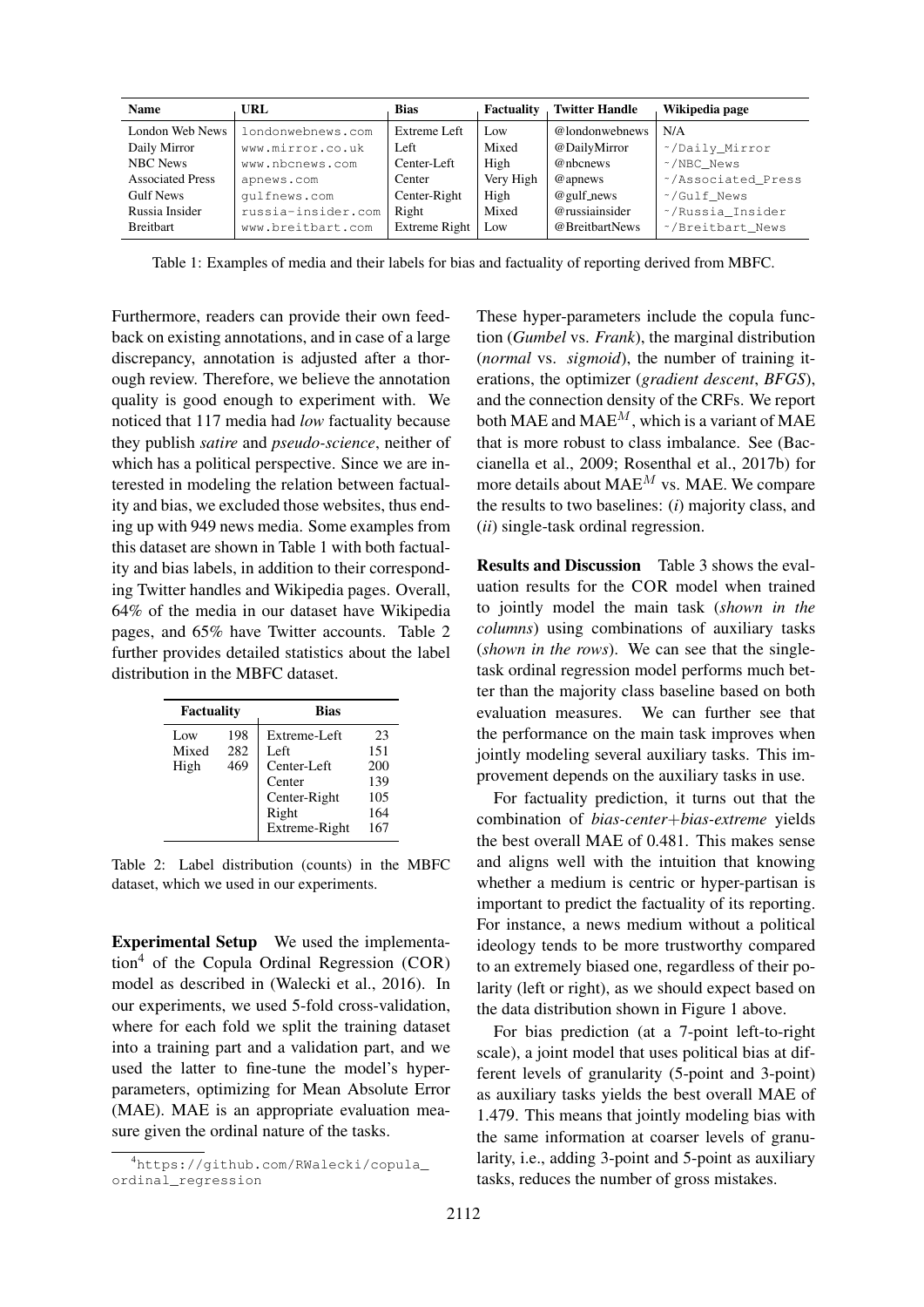|                                                                                                                                                                                                                                                            | <b>Factuality</b>                                                    |                                                                      | <b>Bias</b>                                                   |                                                                                                                                                                                                                                   |
|------------------------------------------------------------------------------------------------------------------------------------------------------------------------------------------------------------------------------------------------------------|----------------------------------------------------------------------|----------------------------------------------------------------------|---------------------------------------------------------------|-----------------------------------------------------------------------------------------------------------------------------------------------------------------------------------------------------------------------------------|
| <b>Auxiliary Tasks</b>                                                                                                                                                                                                                                     | <b>MAE</b>                                                           | MAE <sup>M</sup>                                                     | <b>MAE</b>                                                    | $\mathbf{MAE}^{M}$                                                                                                                                                                                                                |
|                                                                                                                                                                                                                                                            | 0.714<br>0.514                                                       | 1.000<br>0.567                                                       | 1.798<br>1.582                                                | 1.857<br>1.728                                                                                                                                                                                                                    |
| $+bias \ldots \ldots \ldots \ldots \ldots \ldots \ldots \ldots \ldots \ldots \ldots \ldots \ldots$<br>$+bias-center \dots \dots \dots \dots \dots \dots \dots \dots \dots \dots \dots$<br>$+ bias5$ -way $+ bias3$ -way $+ bias$ -center $+ bias$ -extreme | 0.526<br>0.495<br>0.497<br>0.509<br>0.498<br>0.493<br>0.481<br>0.485 | 0.566<br>0.541<br>0.548<br>0.561<br>0.550<br>0.541<br>0.529<br>0.537 | 1.584<br>1.594<br>1.584<br>(1.475)<br>1.479<br>1.563<br>1.513 | 1.695<br>$1.504$ $(1.485)$ $1.627$ $(1.647)$<br>$1.528$ $(1.498)$ $1.658$ $(1.654)$<br>$(1.535) + 1.745$ $(1.695)$<br>$(1.558)$   1.743 $(1.726)$<br>1.637<br>(1.623)<br>$(1.526)$ 1.714 $(1.672)$<br>$(1.504) + 1.665$ $(1.677)$ |

Table 3: Evaluating the copula ordinal regression model trained to jointly model the main task (*shown in the columns*) and different auxiliary tasks (*shown in the rows*). The results in parentheses correspond to the case when factuality is added as an additional auxiliary task (only applicable when the main task is bias prediction).

E.g., predicting *extreme-left* instead of *extremeright*, since the model is encouraged by the auxiliary tasks to learn the correct polarity, regardless of its intensity. We can see that *factuality* is not very useful as an auxiliary task by itself (MAE=1.584 and MAE<sup>M</sup>=1.695). In other words, a medium with low factuality could be extremely biased to either the right or to the left. Therefore, relying on *factuality* alone to predict bias might introduce severe errors, e.g., confusing extreme-left with extreme-right, thus leading to higher MAE scores. This can be remedied by adding *factuality* to the mix of other auxiliary tasks to model the main task (7-point bias prediction). The results of these experiments, shown in parentheses in Table 3, indicate that adding *factuality* to any combination of auxiliary tasks consistently yields lower MAE scores. In particular, modeling the combination of *factuality*+*bias5-way*+*bias3-way* yields the best results (MAE=1.475 and MAE<sup>M</sup>=1.623). This result indicates that *factuality* provides complementary information that can help predict bias.

We ran a two-tailed t-test for statistical significance, which is suitable for an evaluation measure such as MAE, to confirm the improvements that were introduced by the multi-task setup. We found that the best models (shown in bold in Table 3) outperformed both the corresponding majority class baselines with a p-value  $\leq 0.001$ , and the corresponding single-task ordinal regression baselines with a p-value  $\leq 0.02$ .

Finally, we compared the above results to our previous work (Baly et al., 2018) by independently training a Support Vector Machine (SVM) classifier for each task, using the same features.

The resulting MAE was 0.450 for factuality and 1.184 for bias prediction, which is slightly better then our results (yet, very comparable for factuality). However, our goal here is to emphasize the advantages of modeling the two tasks jointly.

## 5 Conclusion and Future Work

We have presented a multi-task ordinal regression framework for jointly predicting trustworthiness and political ideology of news media sources, using several auxiliary tasks, e.g., based on a coarser-grained scales or modeling extreme partisanship. Overall, we have observed sizable performance gains in terms of reduced MAE by the multi-task ordinal regression models over singletask models for each of the two individual tasks.

In future work, we want to try more auxiliary tasks, and to experiment with other languages. We further plan to go beyond *left vs. right*, which is not universal and can exhibit regional specificity (Tavits and Letki, 2009), and to model other kinds of biases, e.g., *eurosceptic vs. europhile*, *nationalist* vs. *globalist*, *islamist vs. secular*, etc.

#### Acknowledgments

This research is part of the Tanbih project, $5$  which aims to limit the effect of "fake news", propaganda and media bias by making users aware of what they are reading. The project is developed in collaboration between the MIT Computer Science and Artificial Intelligence Laboratory (CSAIL) and the Qatar Computing Research Institute (QCRI), HBKU.

<sup>5</sup>http://tanbih.qcri.org/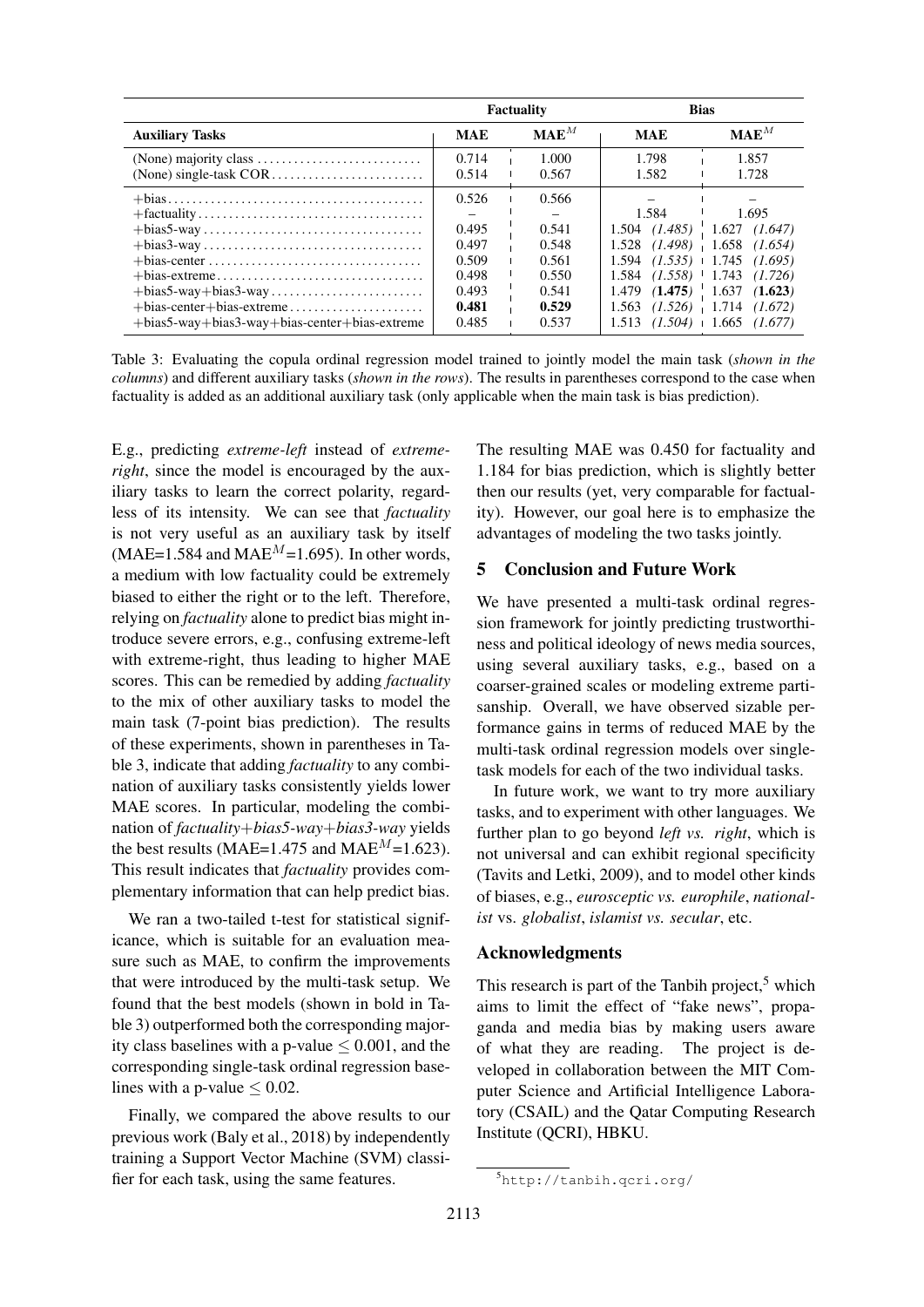#### References

- Stefano Baccianella, Andrea Esuli, and Fabrizio Sebastiani. 2009. Evaluation measures for ordinal regression. In *Proceedings of the 9th IEEE International Conference on Intelligent Systems Design and Applications*, ISDA '09, pages 283–287, Pisa, Italy.
- Ricardo Baeza-Yates. 2018. Bias on the web. *Commun. ACM*, 61(6):54–61.
- Georgios Balikas, Simon Moura, and Massih-Reza Amini. 2017. Multitask learning for fine-grained Twitter sentiment analysis. In *Proceedings of the 40th International ACM SIGIR Conference on Research and Development in Information Retrieval*, SIGIR '17, pages 1005–1008, Tokyo, Japan.
- Ramy Baly, Georgi Karadzhov, Dimitar Alexandrov, James Glass, and Preslav Nakov. 2018. Predicting factuality of reporting and bias of news media sources. In *Proceedings of the Conference on Empirical Methods in Natural Language Processing*, EMNLP '18, pages 3528–3539, Brussels, Belgium.
- Alberto Barrón-Cedeño, Giovanni Da San Martino, Israa Jaradat, and Preslav Nakov. 2019a. Proppy: A system to unmask propaganda in online news. In *Proceedings of the Thirty-Third AAAI Conference on Artificial Intelligence*, AAAI'19, Honolulu, HI, USA.
- Alberto Barrón-Cedeño, Giovanni Da San Martino, Israa Jaradat, and Preslav Nakov. 2019b. Proppy: Organizing news coverage on the basis of their propagandistic content. *Information Processing and Management*.
- Ann M Brill. 2001. Online journalists embrace new marketing function. *Newspaper Research Journal*, 22(2):28.
- Cheng Chen, Kui Wu, Venkatesh Srinivasan, and Xudong Zhang. 2013. Battling the Internet Water Army: detection of hidden paid posters. In *Proceedings of the 2013 IEEE/ACM International Conference on Advances in Social Networks Analysis and Mining*, ASONAM '13, pages 116–120, Niagara, Canada.
- Kareem Darwish, Dimitar Alexandrov, Preslav Nakov, and Yelena Mejova. 2017. Seminar users in the Arabic Twitter sphere. In *Proceedings of the 9th International Conference on Social Informatics*, SocInfo '17, pages 91–108, Oxford, UK.
- Sohan De Sarkar, Fan Yang, and Arjun Mukherjee. 2018. Attending sentences to detect satirical fake news. In *Proceedings of the 27th International Conference on Computational Linguistics*, COL-ING '18, pages 3371–3380, Santa Fe, NM, USA.
- Xin Luna Dong, Evgeniy Gabrilovich, Kevin Murphy, Van Dang, Wilko Horn, Camillo Lugaresi, Shaohua Sun, and Wei Zhang. 2015. Knowledge-based trust: Estimating the trustworthiness of web sources. *Proc. VLDB Endow.*, 8(9):938–949.
- Howard Finberg, Martha L Stone, and Diane Lynch. 2002. Digital journalism credibility study. *Online News Association. Retrieved November*, 3:2003.
- Sean M. Gerrish and David M. Blei. 2011. Predicting legislative roll calls from text. In *Proceedings of the 28th International Conference on International Conference on Machine Learning*, ICML '11, pages 489–496, Bellevue, Washington, USA.
- Momchil Hardalov, Ivan Koychev, and Preslav Nakov. 2016. In search of credible news. In *Proceedings of the 17th International Conference on Artificial Intelligence: Methodology, Systems, and Applications*, AIMSA '16, pages 172–180, Varna, Bulgaria.
- Yunchao He, Liang-Chih Yu, Chin-Sheng Yang, K Robert Lai, and Weiyi Liu. 2016. YZU-NLP team at semeval-2016 task 4: Ordinal sentiment classification using a recurrent convolutional network. In *Proceedings of the 10th International Workshop on Semantic Evaluation*, SemEval '16, pages 251–255, San Diego, CA, USA.
- Benjamin Horne, Sara Khedr, and Sibel Adali. 2018a. Sampling the news producers: A large news and feature data set for the study of the complex media landscape. In *Proceedings of the Twelfth International Conference on Web and Social Media*, ICWSM '18, pages 518–527, Stanford, CA, USA.
- Benjamin D. Horne, William Dron, Sara Khedr, and Sibel Adali. 2018b. Assessing the news landscape: A multi-module toolkit for evaluating the credibility of news. In *Proceedings of the The Web Conference*, WWW '18, pages 235–238, Lyon, France.
- Mohit Iyyer, Peter Enns, Jordan Boyd-Graber, and Philip Resnik. 2014. Political ideology detection using recursive neural networks. In *Proceedings of the 52nd Annual Meeting of the Association for Computational Linguistics*, pages 1113–1122, Baltimore, MD, USA.
- Georgi Karadzhov, Pepa Gencheva, Preslav Nakov, and Ivan Koychev. 2017. We built a fake news & clickbait filter: What happened next will blow your mind! In *Proceedings of the International Conference on Recent Advances in Natural Language Processing*, RANLP '17, pages 334–343, Varna, Bulgaria.
- Vivek Kulkarni, Junting Ye, Steven Skiena, and William Yang Wang. 2018. Multi-view models for political ideology detection of news articles. In *Proceedings of the Conference on Empirical Methods in Natural Language Processing*, EMNLP '18, pages 3518–3527, Brussels, Belgium.
- David M.J. Lazer, Matthew A. Baum, Yochai Benkler, Adam J. Berinsky, Kelly M. Greenhill, Filippo Menczer, Miriam J. Metzger, Brendan Nyhan, Gordon Pennycook, David Rothschild, Michael Schudson, Steven A. Sloman, Cass R. Sunstein, Emily A. Thorson, Duncan J. Watts, and Jonathan L. Zittrain. 2018. The science of fake news. *Science*, 359(6380):1094–1096.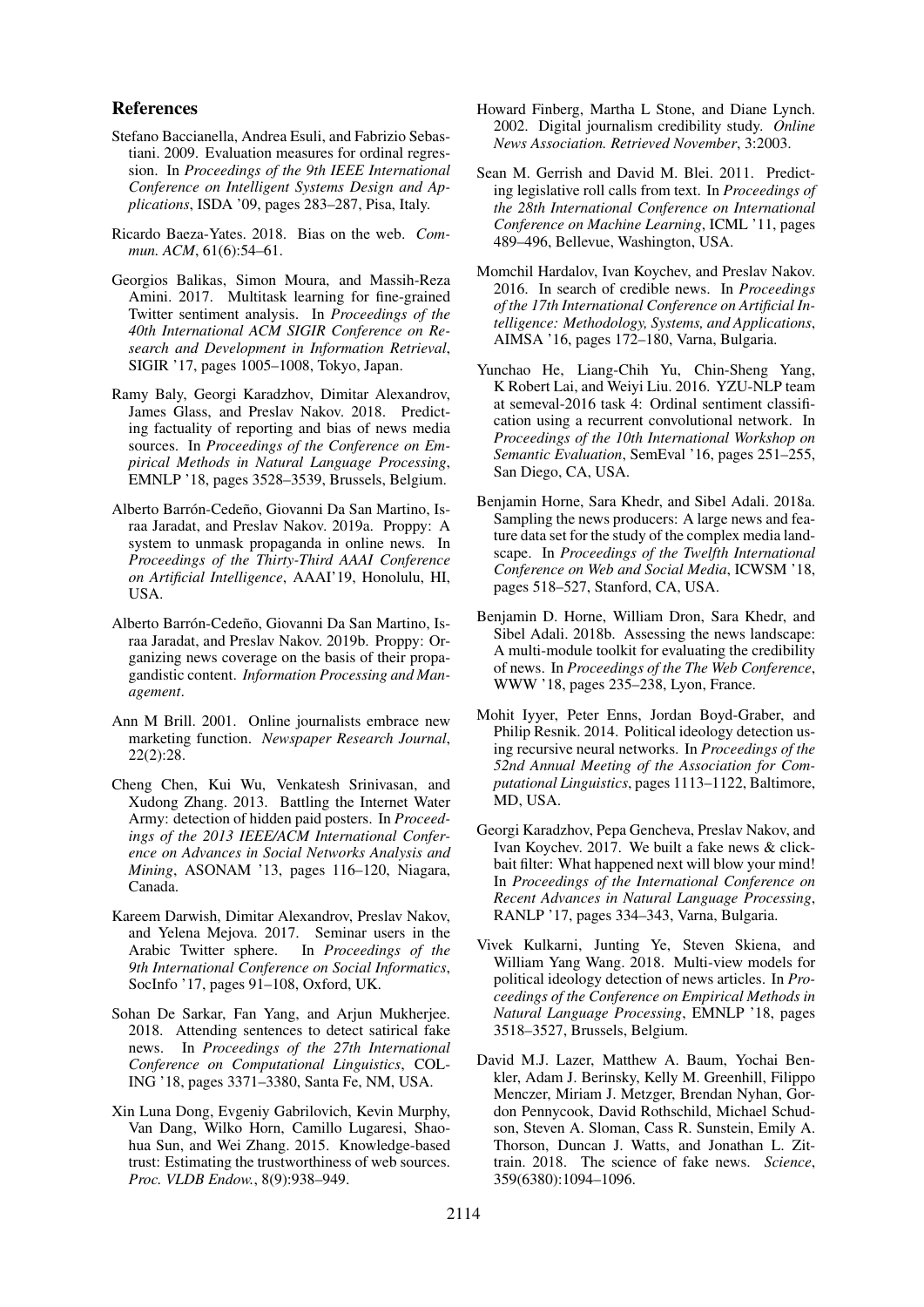- Suman Kalyan Maity, Aishik Chakraborty, Pawan Goyal, and Animesh Mukherjee. 2017. Detection of sockpuppets in social media. In *Proceedings of the ACM Conference on Computer Supported Cooperative Work and Social Computing*, CSCW '17, pages 243–246, Portland, OR, USA.
- Todor Mihaylov, Tsvetomila Mihaylova, Preslav Nakov, Lluís Màrquez, Georgi Georgiev, and Ivan Koychev. 2018. The dark side of news community forums: Opinion manipulation trolls. *Internet Research*, 28(5):1292–1312.
- Todor Mihaylov and Preslav Nakov. 2016. Hunting for troll comments in news community forums. In *Proceedings of the 54th Annual Meeting of the Association for Computational Linguistics*, ACL '16, pages 399–405, Berlin, Germany.
- Tsvetomila Mihaylova, Preslav Nakov, Lluís Màrquez, Alberto Barrón-Cedeño, Mitra Mohtarami, Georgi Karadjov, and James Glass. 2018. Fact checking in community forums. In *Proceedings of the Thirty-Second AAAI Conference on Artificial Intelligence*, AAAI '18, pages 879–886, New Orleans, LA, USA.
- Subhabrata Mukherjee and Gerhard Weikum. 2015. Leveraging joint interactions for credibility analysis in news communities. In *Proceedings of the 24th ACM International on Conference on Information and Knowledge Management*, CIKM '15, pages 353–362, Melbourne, Australia.
- An T. Nguyen, Aditya Kharosekar, Matthew Lease, and Byron C. Wallace. 2018. An interpretable joint graphical model for fact-checking from crowds. In *Proceedings of the Thirty-Second AAAI Conference on Artificial Intelligence*, AAAI '18, New Orleans, LA, USA.
- Jeff Z. Pan, Siyana Pavlova, Chenxi Li, Ningxi Li, Yangmei Li, and Jinshuo Liu. 2018. Content based fake news detection using knowledge graphs. In *Proceedings of the International Semantic Web Conference*, ISWC '18, Monterey, CA, USA.
- Verónica Pérez-Rosas, Bennett Kleinberg, Alexandra Lefevre, and Rada Mihalcea. 2018. Automatic detection of fake news. In *Proceedings of the 27th International Conference on Computational Linguistics*, COLING '18, pages 3391–3401, Santa Fe, NM, USA.
- Evaggelia Pitoura, Panayiotis Tsaparas, Giorgos Flouris, Irini Fundulaki, Panagiotis Papadakos, Serge Abiteboul, and Gerhard Weikum. 2018. On measuring bias in online information. *SIGMOD Rec.*, 46(4):16–21.
- Kashyap Popat, Subhabrata Mukherjee, Jannik Strötgen, and Gerhard Weikum. 2016. Credibility assessment of textual claims on the web. In *Proceedings of the 25th ACM International on Conference on Information and Knowledge Management*, CIKM '16, pages 2173–2178, Indianapolis, IN, USA.
- Kashyap Popat, Subhabrata Mukherjee, Jannik Strötgen, and Gerhard Weikum. 2017. Where the truth lies: Explaining the credibility of emerging claims on the Web and social media. In *Proceedings of the 26th International Conference on World Wide Web Companion*, WWW '17, pages 1003–1012, Perth, Australia.
- Kashyap Popat, Subhabrata Mukherjee, Jannik Strötgen, and Gerhard Weikum. 2018. CredEye: A credibility lens for analyzing and explaining misinformation. In *Proceedings of The Web Conference 2018*, WWW '18, pages 155–158, Lyon, France.
- Martin Potthast, Johannes Kiesel, Kevin Reinartz, Janek Bevendorff, and Benno Stein. 2018. A stylometric inquiry into hyperpartisan and fake news. In *Proceedings of the 56th Annual Meeting of the Association for Computational Linguistics*, ACL '18, pages 231–240, Melbourne, Australia.
- Daniel Preoțiuc-Pietro, Ye Liu, Daniel Hopkins, and Lyle Ungar. 2017. Beyond binary labels: Political ideology prediction of Twitter users. In *Proceedings of the 55th Annual Meeting of the Association for Computational Linguistics (Volume 1: Long Papers)*, ACL '17, pages 729–740, Vancouver, Canada.
- Hannah Rashkin, Eunsol Choi, Jin Yea Jang, Svitlana Volkova, and Yejin Choi. 2017. Truth of varying shades: Analyzing language in fake news and political fact-checking. In *Proceedings of the 2017 Conference on Empirical Methods in Natural Language Processing*, EMNLP '17, pages 2931–2937, Copenhagen, Denmark.
- Sara Rosenthal, Noura Farra, and Preslav Nakov. 2017a. SemEval-2017 task 4: Sentiment analysis in Twitter. In *Proceedings of the 11th International Workshop on Semantic Evaluation*, SemEval '17, pages 502–518, Vancouver, Canada.
- Sara Rosenthal, Noura Farra, and Preslav Nakov. 2017b. SemEval-2017 task 4: Sentiment analysis in Twitter. In *Proceedings of the 11th International Workshop on Semantic Evaluation*, SemEval '17, pages 502–518, Vancouver, Canada.
- Yanchuan Sim, Brice D. L. Acree, Justin H. Gross, and Noah A. Smith. 2013. Measuring ideological proportions in political speeches. In *Proceedings of the 2013 Conference on Empirical Methods in Natural Language Processing*, EMNLP '13, pages 91–101, Seattle, WA, USA.
- Margit Tavits and Natalia Letki. 2009. When left is right: Party ideology and policy in Post-Communist Europe. *The American Political Science Review*, 103(4):555–569.
- Soroush Vosoughi, Deb Roy, and Sinan Aral. 2018. The spread of true and false news online. *Science*, 359(6380):1146–1151.